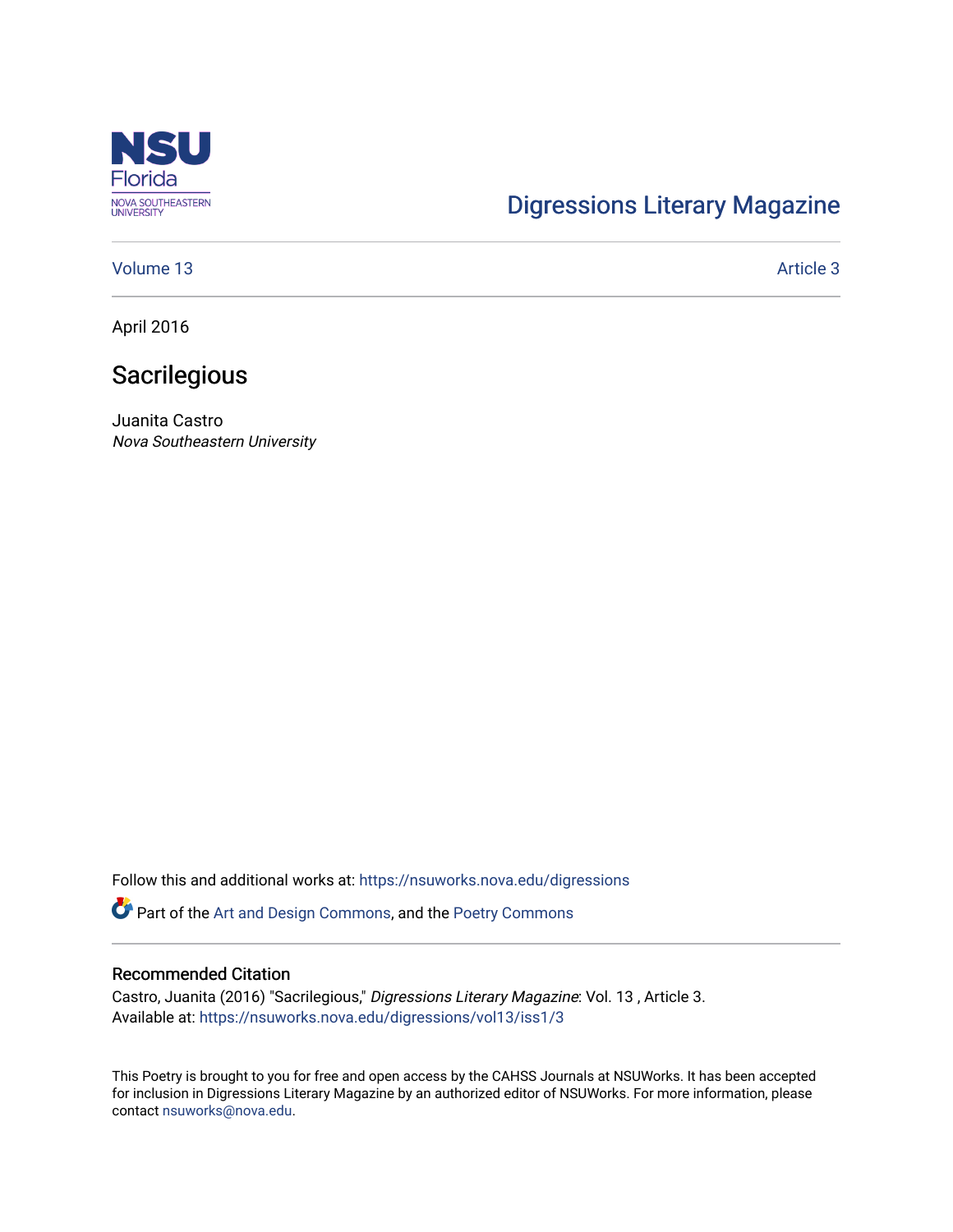## **Sacrilegious**

### Author Bio

Juanita immigrated from Colombia when she was younger and now lives in South Florida. She's been writing, drawing, editing, and petting as many dogs as she can for years now. She's active in the Jason Taylor Foundation, and currently interns for the Omari Hardwick bluapple Poetry Network. She was recently crowned the Youth Poet Laureate of South Florida, and splits her time now mainly in between writing, volunteering, and teaching creative arts at schools. She loves Digressions as much as she loves petting puppies.